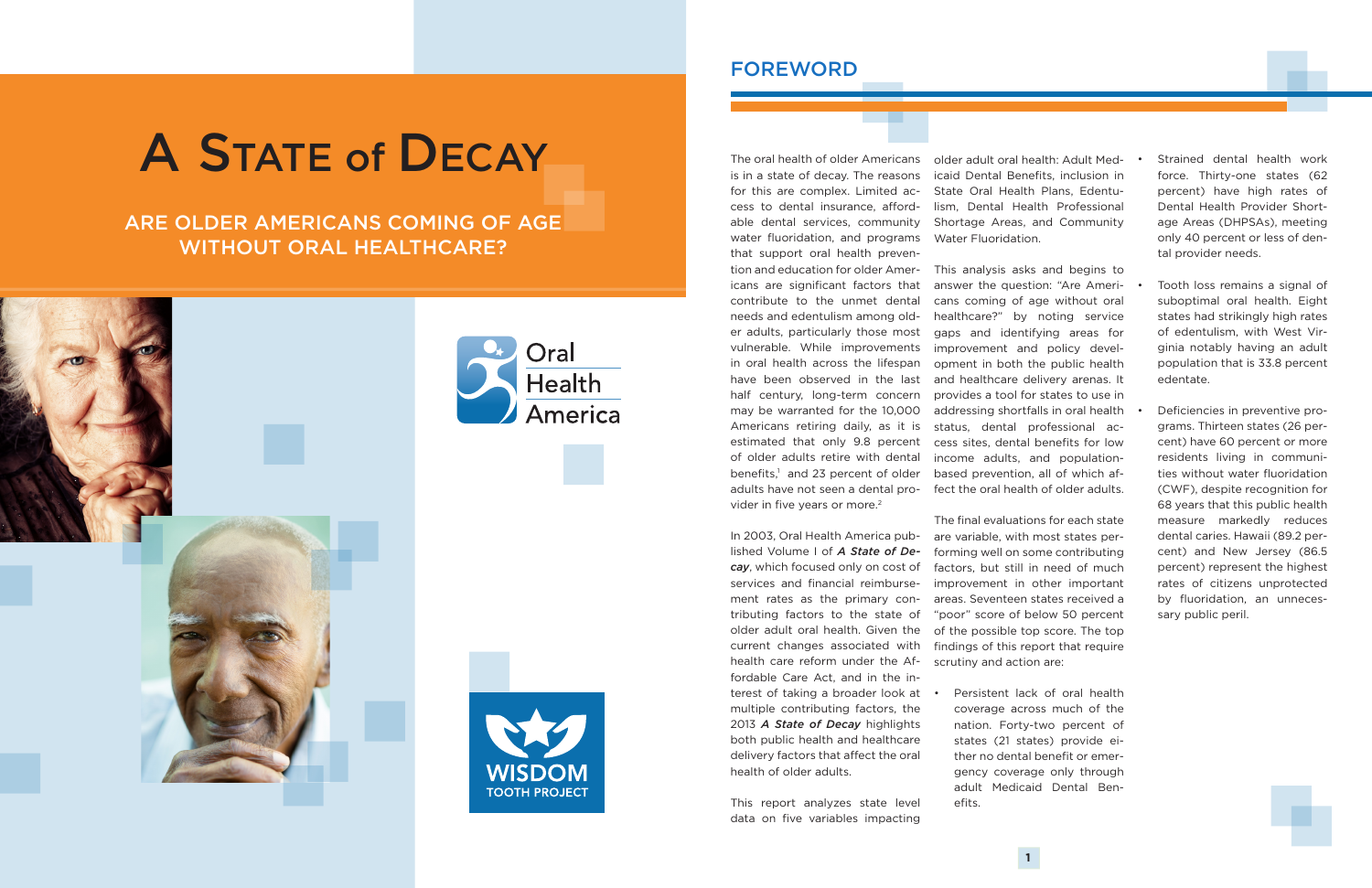## **BACKGROUND**

Older adults make up one of the fastest growing segments of the American population. In 2009, 39.6 million seniors were U.S. residents. This aging cohort is expected to reach 72.1 million by 2030 - an increase of 82 percent.<sup>3</sup>

**Dental Health and Disparities:** Older adults experience an increased risk for oral conditions such as edentulism, oral cancer, and periodontal disease. The reasons for this vary but are often related to age-associated physiologic changes, underlying chronic diseases, race, gender, and the use of various medications.2 These oral conditions disproportionately affect persons with low income, racial and ethnic minorities, and those who have limited or no access to dental insurance. Older adults with physical and intellectual disabilities and those persons who are homebound or institutionalized are also at greater risk for poor oral health.4

As examples of these disparities, older African American adults are 1.88 times more likely than their white counterparts to have periodontitis;5 low-income older adults suffer more than twice the rate of gum disease than their more affluent peers (17.49 verses 8.62 respectively); and Americans who live in poverty are 61 percent

more likely to have lost all of their teeth when compared to those in higher socioeconomic groups.

**Edentulism and Overall Health:**  Despite these existing conditions, recent dental public health trends demonstrate that as the population at large ages, older Americans are increasingly retaining their natural teeth.<sup>6</sup> Today, many older adults benefit from healthy aging associated with the retention of their natural teeth, improvements in their ability to chew, and the ability to enjoy a variety of food choices not previously experienced by earlier generations of their peers.

However, oral health data reveals that many older adults experience adverse oral health associated with chronic and systemic health conditions. For example, associations between periodontitis and diabetes have emerged in recent years, as well as oral conditions such as xerostomia associated with the use of prescription drugs.<sup>7, 8</sup> Xerostomia. commonly known as dry mouth, contributes to the inception and progression of dental caries (cavities). For older Americans, the occurrence or recurrence of dental caries coupled with an inability to access treatment may lead to significant pain and suffering along with other detrimental health effects.

*cans do not have dental insurance.*<sup>11</sup> The primary reason is because the two major public health insurance programs serving older adults have little or no dental benefits for older adults. Medicare, the largest health insurance provider for individuals 65 and older, does not provide coverage for routine dental care. In fact, less than one percent of dental services are covered by Medicare.<sup>12</sup> About half of older Americans purchase Medigap, a type of supplemental private insurance to Medicare, which does not cover dental services.<sup>13</sup>

**Oral Care Provider Issues:** Although a growing number of older Americans need oral healthcare, the current workforce is challenged to meet the needs of older adults. The current dental workforce is aging, and many dental professionals will retire within the next decade.4 A lack of geriatric specialty programs complicates this problem, and few practitioners are choosing geriatrics as their field of choice. Emergency rooms are seeing the results of this shrinking workforce; from 2008- 2010, more than four million emergency department visits involved a dental condition, about 1 percent of all visits occurring nationwide. A total of 101 of these dental patients died in the ER, and nearly 85 percent were there for no other conditions.9

As a result, adverse oral health consequences are emerging. Together with increased demand for services, lack of access to dental benefits through Medicare, increased morbidity and mobility among older adults, and reduced income associated with aging and retirement, many older Americans are unable to access oral health care services. As a result, many older adults who have retained their natural teeth are now experiencing dental problems.

*Access to dental care is one of the greatest challenges facing older adults and their care advisors.* The reasons for this vary; however, access to dental insurance is a major factor. Children's dental coverage was addressed in the Patient Protection and Affordable Care Act (ACA), and is more readily available through private or public mechanisms like the Medicaid, Early Periodic Screening, Diagnosis, and Treatment Program, and the Children's Health Insurance Program.

*Access to dental coverage for older adults is limited.* It was not addressed in the ACA. Private insurance for older adults is costly, and public insurance for low-income adults via Medicaid is limited by state programs, and is virtually nonexistent in Medicare.

*Dental insurance coverage is a primary indicator of whether or not an individual visits the dentist.* Older adults with dental insurance are 2.5 times more likely to visit the dentist on a regular basis.10 A recent Oral Health America, Harris Interactive Public Opinion Survey revealed that for people who earn less than \$35,000 per year, costs are driving their decision to seek care.

More than half in this income group reported that they do not visit the dentist routinely because they lack insurance or because they cannot afford to visit the dentist. If these low income seniors were faced with the need for a dental procedure such as a crown, implant, or dure of this type.<sup>11</sup>

bridge, many say they could not afford it. Two-thirds of those with an income less than \$35,000 per year say they could not afford a proce-

# *Close to 70 percent of older Ameri-*

Medicaid is the federal-state partnership program that provides health care coverage for low-income Americans. Under federal law, dental benefits are an optional service for state Medicaid programs. As such, states have the flexibility to include adult dental benefits in their Medicaid programs. Many states do provide dental benefits for their adult beneficiaries; however, the status and extent of those benefits vary by state and year, depending upon the availability of state funds to support such benefits. In states that do include adult dental coverage in their Medicaid programs, access to dental providers can still be challenging for older adults as limitations in reimbursement rates serve as a disincentive to provider networks.

Efforts have been made to address the shortage of oral healthcare providers, but not enough. The Health Resources and Services Administration (HRSA) supports Federally Qualified Health Centers (FQHCs), which provide comprehensive oral healthcare services to low-income and uninsured individuals in underserved communities. At the national level, the number of these centers has increased 58 percent from 1997 to 2004<sup>14</sup> and totaled 1,128 in 2011.<sup>15</sup> Federal efforts are ongoing to expand the dental care safety net, however 4,595 designated Dental Health Professional Shortages Areas continue to experience unmet needs.15

*Massive changes in the dental delivery system are underway in response to intensified focus on issues related to quality of care, accountability, and cost efficiency.* As a result of the directives of the ACA and the "Triple Aim," <sup>16</sup> efforts to increase access to care are not enough. In addition to increasing access to care, providers, payers, and dental program administrators now must demonstrate improved quality of care, improved health outcomes, and lowered costs. Measures to assess quality in oral healthcare delivery are just beginning to be developed and tested. More needs to be done to assure that the oral healthcare quality measures being introduced are appropriate and representative of the population across the lifespan.

# ORAL HEALTH CARE DELIVERY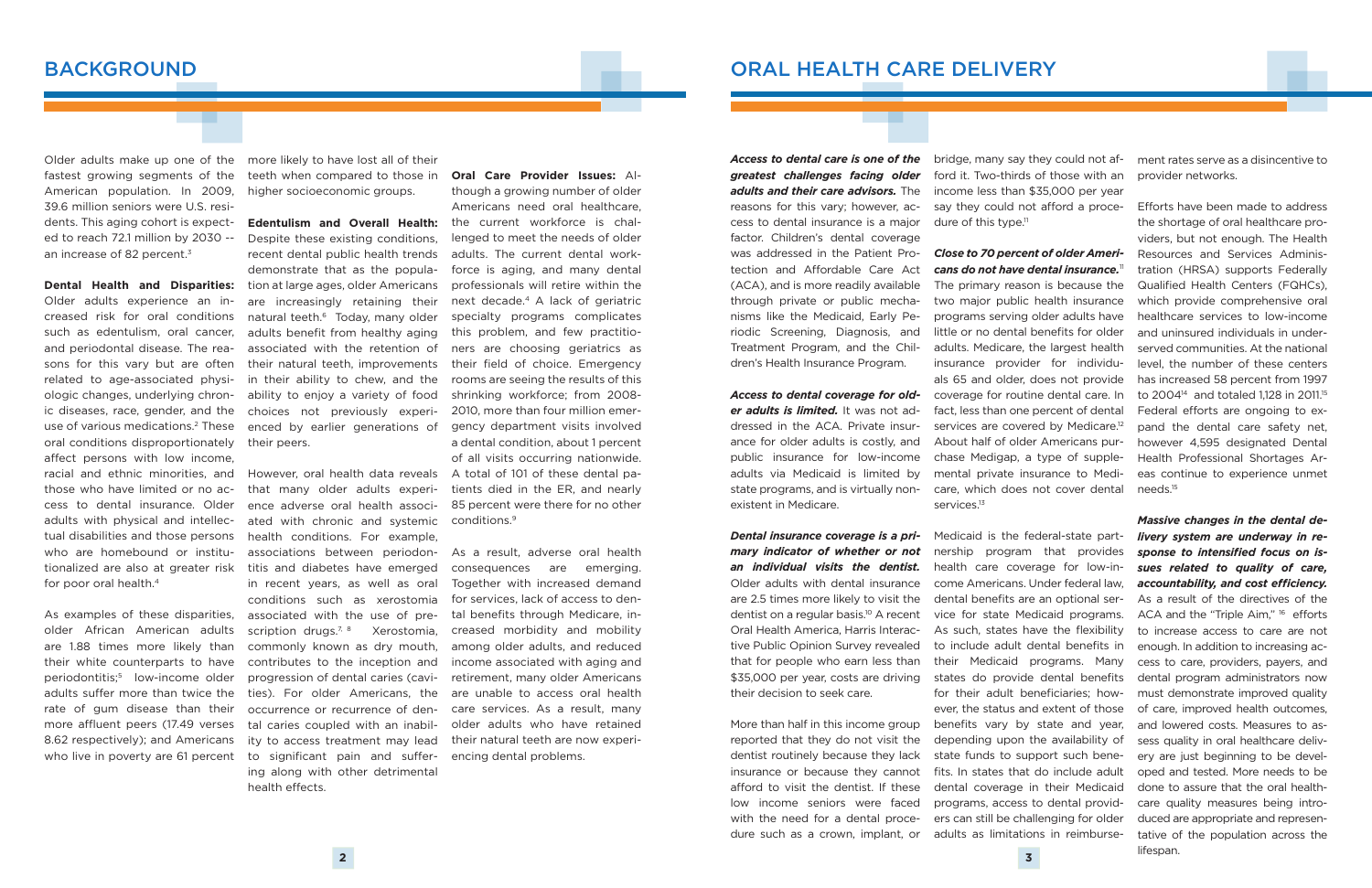Given the current changes associated with health care reform, *A State of Decay* Volume I is not meant to be directly compared with this report. The 2003 report graded states primarily on financial reimbursement from both Medicaid and private insurance. This report aims to initiate a new conversation, beginning with evaluating five public health factors that impact the oral health of older adults, with other factors needing to be evaluated in the future. Following is a description of the methodology used to evaluate each of the five factors identified to reflect each state's oral health delivery systems, public health practices, and health outcomes.

#### **Final Evaluation Calculations**

The methodology for determining each state's total numeric score was based on a formula that weighted the five selected contributing factors to older adult oral health. The following weights were applied to each of the contributing factors based on their direct or indirect relationship to older adult oral health. Each contributing factor was categorized on a scale of one to five. The three direct factors were then weighted as above. Negative scores of one and two were weighted down at .8 to give the same effect as weighting positive scores (four and five) at 1.2. The final score for each state is a percentage representing the ratio of points scored out of a possible top score of 28.

Edentulism is the loss of all natural permanent teeth. The prevalence of edentulism increases with age, with older Americans carrying a disproportionate share of this condition. Despite a six percent decrease in the prevalence of edentulism between the periods of 1988-1994 to 1999-2002,<sup>18</sup> many suffer adverse structural, functional, and psychosocial consequences as a result of the condition.<sup>19</sup> Edentulism and poorly fitting dentures may cause individuals to forgo nutritious food choices due to an inability to chew properly.<sup>20</sup>

| <b>Contributing</b><br><b>Factor</b>                                                                                                | <b>Methodology and</b><br><b>Sources</b>                                                                                                                                                                                                                                              | <b>Relationship</b><br>to Older Adult<br><b>Oral Health</b> | Weight |
|-------------------------------------------------------------------------------------------------------------------------------------|---------------------------------------------------------------------------------------------------------------------------------------------------------------------------------------------------------------------------------------------------------------------------------------|-------------------------------------------------------------|--------|
| Access to<br><b>Adult Medicaid</b><br><b>Dental Benefit</b>                                                                         | Extent of dental cover-<br>age as reported on the<br>2011 MSDA National<br><b>Profile of State Medicaid</b><br>and CHIP Oral Health<br>Programs, and the Asso-<br>ciation of State and Ter-<br>ritorial Dental Directors<br>(ASTDD) State Synopsis<br>2013                            | <b>Direct</b>                                               |        |
| Edentulism                                                                                                                          | 2012 BRFSS State Rates<br>of Edentulism                                                                                                                                                                                                                                               | <b>Direct</b>                                               | 1.2    |
| <b>Current State</b><br><b>Oral Health</b><br>Plan with a<br><b>Goal Promot-</b><br>ing Older<br><b>Adult Oral</b><br><b>Health</b> | <b>Current State Oral Health</b><br>Plan with a goal pro-<br>moting older adult oral<br>health as reported in the<br><b>State Oral Health Plan</b><br>Comparison Tool, and<br>the 2012 CDC Synopses<br>of State and Territorial<br>Dental Public Health Pro-<br>grams, and from ASTDD | <b>Direct</b>                                               | 1.2    |
|                                                                                                                                     |                                                                                                                                                                                                                                                                                       |                                                             |        |
| <b>Dental Health</b><br>Professional<br>Shortage Area                                                                               | Current percent of need<br>met in relation to the<br>2013 HRSA Designated<br><b>Health Professional</b><br><b>Shortage Areas Statistics</b>                                                                                                                                           | Indirect                                                    | 1.0    |
| Community<br><b>Water Fluori-</b><br>dation                                                                                         | Percent of persons re-<br>ceiving fluoridated water<br>who are served by CWF,<br>as reported by the 2010<br><b>CDC Water Fluoridation</b><br><b>Reporting System Re-</b><br>port                                                                                                      | Indirect                                                    | 1.0    |

# **Health Benefits**

Access to dental insurance is a strong predictor of access to dental care. Individuals having limited or no access to dental care leads to disparities in oral health care. Medicaid is a federal-state partnership program that provides coverage for health benefits to approximately 60 million low-income Americans. Dental coverage under Medicaid is mandated for children up to age 21 under the Early Periodic Screening, Diagnosis, and Treatment Program (EPSDT). For low-income adults over age 21, dental care under Medicaid is an optional state benefit.

**5:** States that provided comprehensive adult Medicaid dental coverage in 2011 **3:** States that provided limited adult Medicaid dental coverage in 2011 **2:** States that provided emergency adult Medicaid dental coverage in 2011 **1:** States that provided no adult Medicaid dental coverage

**Access to Adult Medicaid Oral**  Annual Survey of State Medicaid and CHIP Oral Health Programs. In 2011, 46 states reported to the MSDA survey demonstrating either comprehensive, limited, emergency, or no adult Medicaid dental benefit. Data on the remainder of the states was provided to this report via the ASTDD State Synopsis Report. *A State Of Decay* selected access to adult Medicaid oral health benefits as a direct contributing factor to older adult oral health, and also weighted it at 1.2 when calculating the final evaluations.

#### **Edentulism**

The extent of adult dental coverage under Medicaid varies by state. The Medicaid-CHIP State Dental Association (MSDA) monitors state Medicaid dental benefits by population groups through the U.S. population, and via the Be-

Prevention monitors edentulism rates via the National Health and Nutrition Examination Survey

havioral Risk Factor Surveillance System (BRFSS). The BRFSS is a national survey questionnaire that monitors state-level prevalence of the major behavioral risks among adults associated with premature morbidity and mortality.

older Americans (25 percent) still to the oral health among older Centers for Disease Control and scale was determined by using (NHANES), an ongoing survey tulism on an older adult's quality of representative samples of the of life, this contributing factor was In this report, edentulism has been selected as a contributing factor Americans due to its impact on healthy aging, including nutrition, ability to speak, and social interaction. States were evaluated on a numeric scale based on percentage of edentate adults as reported in the 2012 Behavioral Risk Factor Surveillance System (BRFSS). This standard deviations of all 50 states and then rated on a bell curve. Due to the direct impact of edenweighted at 1.2.

**5:** States with a rate of edentulism under 12.3 percent **4:** States with a rate of edentulism between 12.4 precent and 14.8 percent **3:** States with a rate of edentulism between 14.9 percent and 19.8 percent **2:** States with a rate of edentulism between 19.9 percent and 22.3 percent **1:** States with a rate of edentulism of 22.4 or more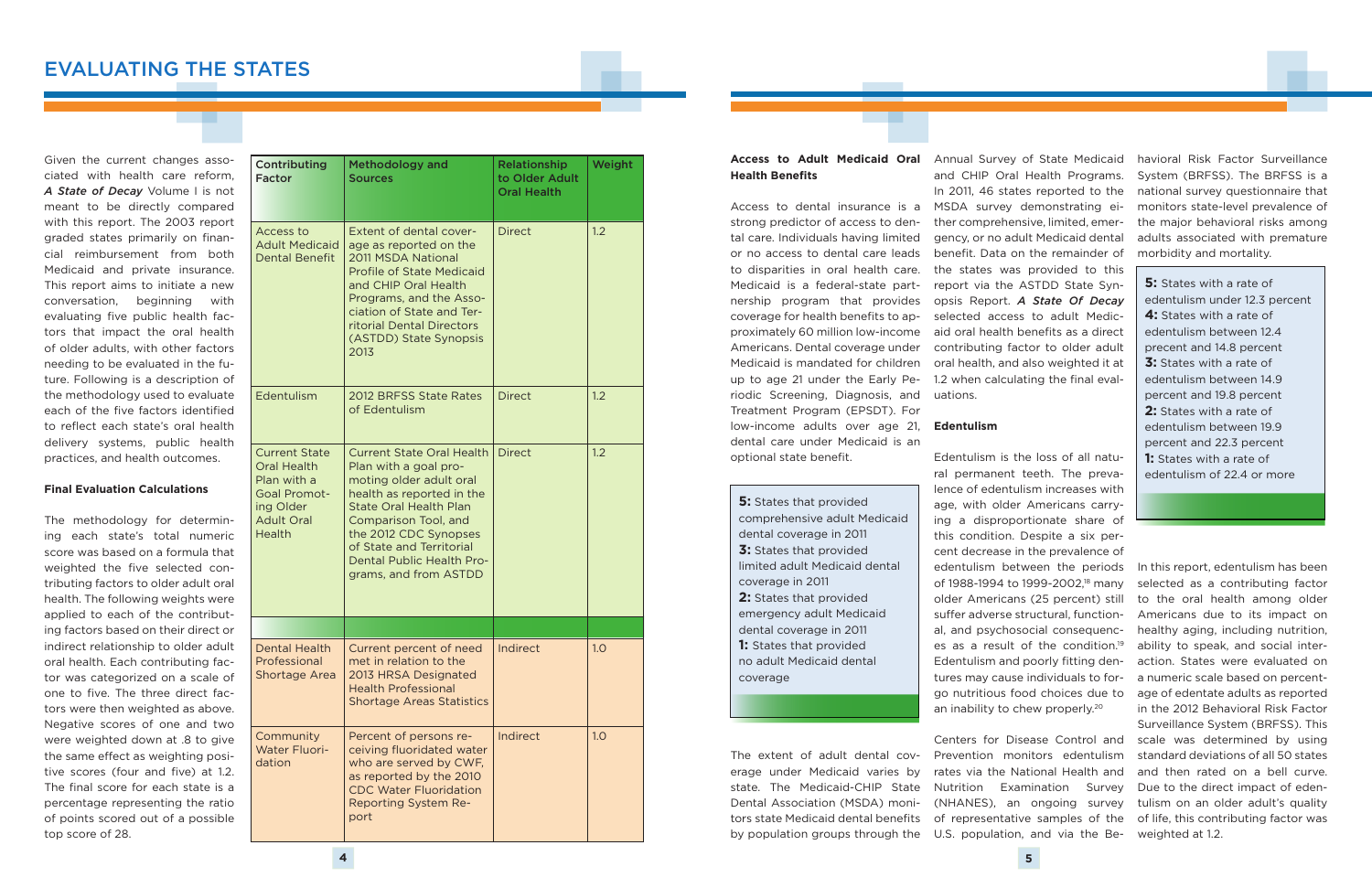#### **State Oral Health Plans**

State Oral Health Plans (SOHPs) – a factor closely associated with the level of infrastructure for oral health promotion and disease prevention in states. The State Oral Health Plan Comparison Tool includes "seniors" among 22 searchable topic areas.<sup>21</sup>

tives in a SOHP directly indicates a state's strategic planning on the issue of older adult oral health, and that the state makes this issue a priority. For this reason, this persons served by a community cess to dental providers. The U.S.

SOHPs increasingly address the oral health of older Americans, although goals and objectives are often combined with other vulnerable population groups, such as special needs children, pregnant women, and low-income adults. Of the states with SOHPs, 31 explicitly cite older adult oral health needs in their goals or objectives. Some of the remaining nine states refer to older adults in other areas of their SOHPs.

States were evaluated based on how recently they have updated their plan, and on the presence of plan objectives that considered older adults.

#### **Fluoridation**

Forty-one of the 50 states have fluoride levels within a community The presence of older adult objec-to Community Water Fluoridation. Fluoridation is a safe, effective, and cost-saving public health approach to preventing and managing dental caries (tooth decay). Fluoridation – the adjusting of water system to an optimum level that promotes oral health – provides benefits across the lifespan to all individuals at risk for dental caries. The positive impact of fluoridation on dental caries has been reported numerous times in the literature since its inception in Grand Rapids, Michigan in 1945.18,19 For over half a century, this public health measure has helped to markedly reduce dental caries, and has served to refute the myth that adults will lose their natural teeth as they age. Seventy-four percent of Americans are served by Community Water Fluoridation (CWF). Healthy People 2020, a national plan to promote healthy Americans, aims to increase this rate to 80 percent by 2020.<sup>18</sup> State-based legislative and regulatory policies directly impact the public's access The CDC's Water Fluoridation Reporting System (WFRS) monitors the rate of persons in each state receiving fluoridated water to the

**5:** States that demonstrated a 90 percent or higher rate of persons receiving fluoridated water/served by CWF **4:** States that demonstrated an 80 to 89 percent rate of persons receiving fluoridated water/served by CWF **3:** States that demonstrated

report weights this factor at 1.2. water system. As one of the top ten public health strategies of the 20th century, this report has selected Community Water Fluoridation as a contributing factor to older adult oral health.<sup>22</sup> As such, state rates of persons receiving fluoridated water has been used as a proxy measure.

#### **Dental Health Professional Shortage Areas**

Access to dental providers is an important factor that impacts utilization of the oral health care delivery system by all population groups. Several factors affect ac-

**5:** SOHP dated from 2008 or later, with older adult objectives

**1:** SOHP older than 2008, or with no older adult objectives

> a 70 to 79 percent rate of persons receiving fluoridated water/served by CWF **2:** States that demonstrated

> a 60 to 69 percent rate of persons receiving fluoridated water/ served by CWF

**1:** States that demonstrated a rate of less than 60 percent of persons receiving fluoridated water/ served by CWF

Department of Health and Human Services Health Resources and Services Administration (HRSA) has developed a system to monitor and designate Health Professional Shortage Areas or HPSAs.

Dental Health Professional Shortage Areas are used to identify areas and population groups within the U.S. that are experiencing a shortage of dental professionals. There are three types of dental HPSAs: geographic, population, and facility. The key factor used to determine a Dental HPSA designation is the rate of dental professionals to the population.

This report assessed the proportion of DHPSA designations by state, based on the current HRSA rate of 5,000 individuals in ratio to one dentist. The percent of need met by current supply reflects the number of providers available to serve the covered population divided by the number of providers that would be needed based on current regulations.26, 27, 28

This report has selected DHPSAs as a factor contributing to the oral health of older Americans due to HPSAs impact on access to dental care. States were evaluated based on the reported percent of need met. Dental Health Professional Shortage Area (DHPSA) data as of August 30, 2013 were assessed.

**5:** States that demonstrated the Dental HPSA need met at

- **4:** States that demonstrated Dental HPSA need met at 50
- **3:** States that demonstrated Dental HPSA need met at 40
- **2:** States that demonstrated Dental HPSA need met at 30
- **1:** States that demonstrated Dental HPSA less than 30
	-

60 percent or higher percent or higher percent or higher percent or higher percent dental provider need met

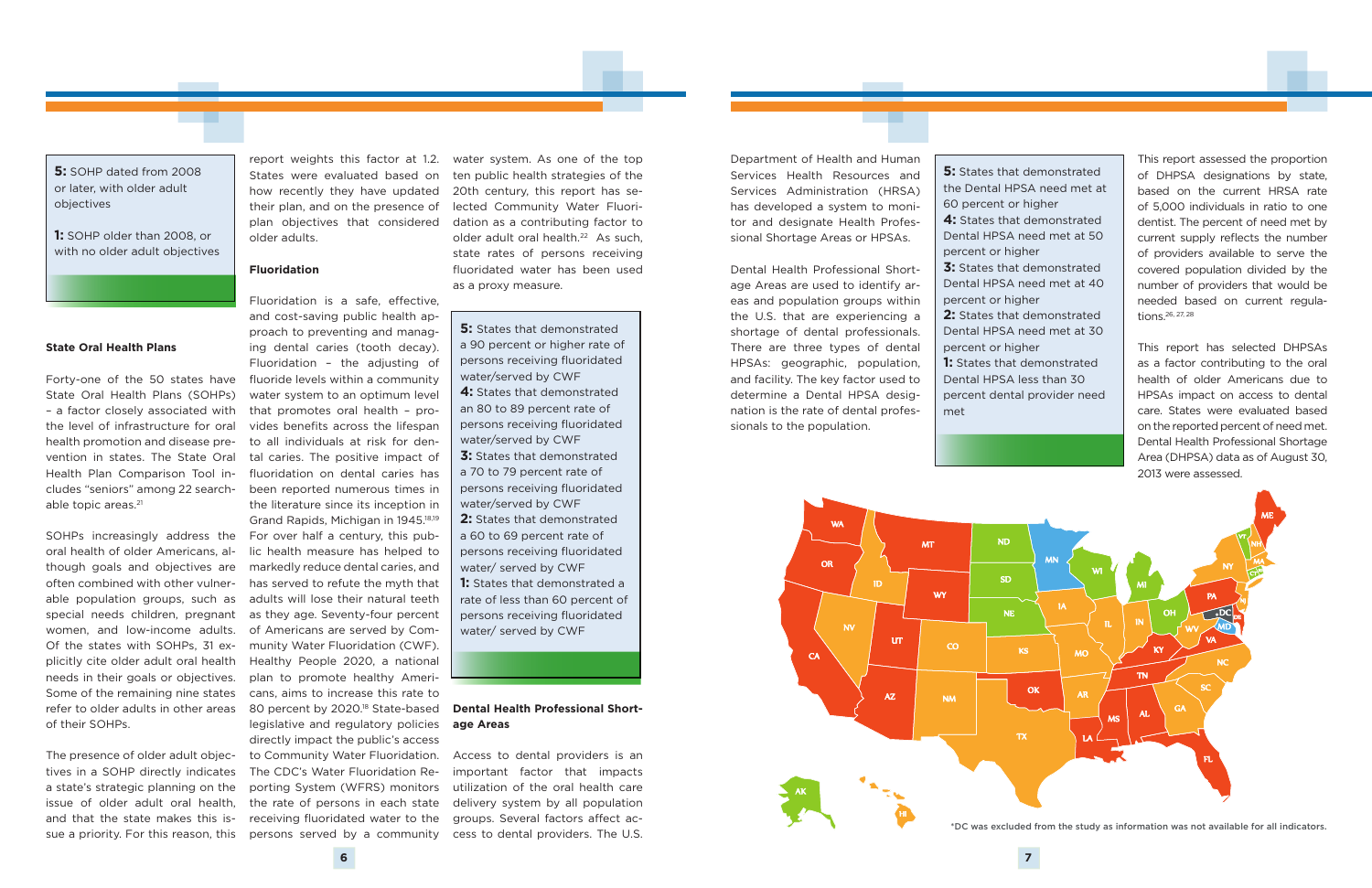### Evaluations By State: Alphabetical

| <b>State</b>                    | <b>Edentulism</b>                | <b>Community</b><br><b>Water</b><br><b>Fluoridation</b> | <b>Adult Medicaid</b><br><b>Coverage</b> | <b>Dental HPSA</b><br><b>Need Met</b> | <b>State Oral</b><br><b>Health Plan</b><br><b>addresses</b><br><b>Older Adults</b> | <b>Final Rating 1-100</b><br>(Percent of Possible<br>Top Score of 28) |
|---------------------------------|----------------------------------|---------------------------------------------------------|------------------------------------------|---------------------------------------|------------------------------------------------------------------------------------|-----------------------------------------------------------------------|
| Alabama                         | $\mathbf{1}$                     | 4                                                       | $\mathbf{1}$                             | 2                                     | $\mathbf{1}$                                                                       | 30.0                                                                  |
| Alaska                          | 3                                | $\overline{2}$                                          | 5                                        | 5                                     | 5                                                                                  | 78.6                                                                  |
| Arizona                         | $\overline{4}$                   | $\mathbf{1}$                                            | $\mathbf{1}$                             | $\overline{2}$                        | $\mathbf{1}$                                                                       | 33.6                                                                  |
| Arkansas                        | $\mathbf{1}$                     | $\overline{2}$                                          | 5                                        | 3                                     | 5                                                                                  | 63.6                                                                  |
| California                      | 5                                | $\overline{2}$                                          | $2*$                                     | 3                                     | $\mathbf{1}$                                                                       | 47.9                                                                  |
| Colorado                        | $\overline{4}$                   | 3                                                       | $\overline{2}$                           | $\overline{2}$                        | 5                                                                                  | 62.1                                                                  |
| Connecticut                     | $\overline{4}$                   | 5                                                       | 5                                        | $\mathbf{1}$                          | 5                                                                                  | 81.4                                                                  |
| Delaware                        | 3                                | $\overline{4}$                                          | $1*$                                     | 3                                     | $\mathbf{1}$                                                                       | 42.9                                                                  |
| Florida                         | $\overline{3}$                   | 3                                                       | $\overline{2}$                           | $\mathbf{1}$                          | $\mathbf{1}$                                                                       | 33.6                                                                  |
| Georgia                         | 3                                | 5                                                       | $2*$                                     | $\mathbf{1}$                          | 5                                                                                  | 61.4                                                                  |
| Hawaii                          | 5                                | $\mathbf{1}$                                            | $2*$                                     | 3                                     | 5                                                                                  | 62.9                                                                  |
| New York                        | 3                                | 3                                                       | 5                                        | $\overline{4}$                        | $\mathbf{1}$                                                                       | 60.0                                                                  |
| North Carolina                  | $\overline{2}$                   | 4                                                       | 5                                        | 3                                     | $\mathbf{1}$                                                                       | 55.0                                                                  |
| North Dakota                    | $\mathsf 3$                      | 5                                                       | 5                                        | $\overline{4}$                        | 5                                                                                  | 85.7                                                                  |
| Ohio                            | $\sqrt{2}$                       | $\overline{4}$                                          | 5                                        | 2                                     | 5                                                                                  | 70.0                                                                  |
| Oklahoma                        | $\overline{2}$                   | $\overline{2}$                                          | $\overline{2}$                           | 3                                     | 5                                                                                  | 50.7                                                                  |
|                                 | $\mathsf 3$                      | $\mathbf{1}$                                            | 5                                        | $\overline{2}$                        | $\mathbf{1}$                                                                       | 45.7                                                                  |
| Oregon                          |                                  | $\mathbf{1}$                                            |                                          |                                       | $\mathbf{1}$                                                                       |                                                                       |
| Pennsylvania                    | $\overline{\mathsf{S}}$          |                                                         | 5                                        | $\overline{c}$                        |                                                                                    | 45.7                                                                  |
| Rhode Island                    | $\overline{4}$                   | $\overline{4}$                                          | 5                                        | 2                                     | 5                                                                                  | 81.4                                                                  |
| Idaho                           | $\overline{\mathsf{S}}$          | $\mathbf{1}$                                            | $\overline{2}$                           | $\overline{4}$                        | 5                                                                                  | 55.7                                                                  |
| Illinois                        | $\overline{\mathsf{S}}$          | 5                                                       | $3*$                                     | 2                                     | 5                                                                                  | 67.9                                                                  |
| Indiana                         | $\overline{\mathsf{S}}$          | 5                                                       | $\mathbf{1}$                             | $\overline{4}$                        | 5                                                                                  | 67.1                                                                  |
| lowa                            | $\overline{\mathsf{S}}$          | 5                                                       | 5                                        | 4                                     | $\mathbf{1}$                                                                       | 67.1                                                                  |
| Kansas                          | 3                                | $\overline{2}$                                          | 3                                        | 3                                     | 5                                                                                  | 58.6                                                                  |
| Kentucky                        | $\mathbf{1}$                     | 5                                                       | 2                                        | 5                                     | $\mathbf{1}$                                                                       | 47.1                                                                  |
| Louisiana                       | $\mathbf{1}$                     | $\mathbf{1}$                                            | 3                                        | 5                                     | $\mathbf{1}$                                                                       | 37.9                                                                  |
| Maine                           | $\overline{2}$                   | 3                                                       | $\mathbf{1}$                             | $\overline{2}$                        | 5                                                                                  | 47.9                                                                  |
| Maryland                        | $\overline{4}$                   | 5                                                       | 5                                        | $\overline{4}$                        | 5                                                                                  | 92.1                                                                  |
| Massachusetts                   | 3                                | 3                                                       | $\overline{2}$                           | $\overline{4}$                        | 5                                                                                  | 62.9                                                                  |
| Michigan                        | $\overline{4}$                   | 5                                                       | 3                                        | 3                                     | 5                                                                                  | 77.9                                                                  |
| Minnesota                       | 5                                | 5                                                       | 5                                        | 3                                     | 5                                                                                  | 92.9                                                                  |
| Mississippi                     | $\mathbf{1}$                     | $\mathbf{1}$                                            | $\overline{2}$                           | $\overline{4}$                        | 1                                                                                  | 29.3                                                                  |
| Missouri                        | $\mathbf{1}$                     | 3                                                       | 5                                        | 2                                     | 5                                                                                  | 63.6                                                                  |
| Montana                         | $\overline{3}$                   | $\mathbf{1}$                                            | 5                                        | 2                                     | $\mathbf{1}$                                                                       | 45.7                                                                  |
| Nebraska                        | $\overline{4}$                   | 3                                                       | 5                                        | 5                                     | 5                                                                                  | 88.6                                                                  |
| Nevada                          | 3                                | 3                                                       | 3                                        | 3                                     | 5                                                                                  | 64.3                                                                  |
| New Hampshire                   | $\overline{4}$                   | $\mathbf{1}$                                            | 3                                        | 5                                     | $\mathbf{1}$                                                                       | 52.1                                                                  |
| New Jersey                      | $\overline{4}$                   | $\mathbf{1}$                                            | 5                                        | $\overline{c}$                        | 1                                                                                  | 52.1                                                                  |
| New Mexico                      | $\overline{3}$                   | 3                                                       | $\mathsf S$                              | $\overline{c}$                        | $\mathbf{1}$                                                                       | 52.9                                                                  |
| South Carolina                  | $\overline{3}$                   | 4                                                       | $\mathbf{1}$                             | 4                                     | 5                                                                                  | 63.6                                                                  |
| South Dakota                    | $\mathfrak{Z}$                   | 5                                                       | 5                                        | $\mathbf{1}$                          | 5                                                                                  | 75.0                                                                  |
| Tennessee                       | $\mathbf{1}$                     | 5                                                       | $\mathbf{1}$                             | $\mathbf{1}$                          | $\mathbf{1}$                                                                       | $\overline{3}0.0$                                                     |
| Texas                           | $\overline{4}$                   | $\overline{4}$                                          | $\overline{3}$                           | 5                                     | $\mathbf{1}$                                                                       | 62.9                                                                  |
| Utah                            | $\overline{4}$                   | $\mathbf{1}$                                            | $\overline{2}$                           | $\overline{4}$                        | $\mathbf{1}$                                                                       | 43.6                                                                  |
| Vermont                         | $\mathfrak{Z}$                   | $\mathbf{1}$                                            | 5                                        | 5                                     | 5                                                                                  | 75.0                                                                  |
| Virginia                        | 3                                | 5                                                       | $\overline{2}$                           | 3                                     | $\mathbf{1}$                                                                       | 47.9                                                                  |
| Washington                      | 5                                | $\overline{2}$                                          | $\overline{2}$                           | $\overline{2}$                        | $\mathbf{1}$                                                                       | 44.3                                                                  |
| West Virginia                   | $\mathbf{1}$                     | 5                                                       | $\overline{2}$                           | 5                                     | $\mathsf S$                                                                        | 65.7                                                                  |
| Wisconsin                       |                                  | $\overline{4}$                                          | $\overline{\mathbf{5}}$                  | 3                                     | $\mathsf S$                                                                        |                                                                       |
|                                 | $\overline{4}$<br>$\overline{3}$ |                                                         | 3                                        | 5                                     |                                                                                    | 85.0<br>45.7                                                          |
| Wyoming<br>$90-100 =$ Excellent |                                  | $\mathbf{1}$<br>$70 - 89.9 = Good$                      |                                          | $50 - 69.9 = Fair$                    | $\mathbf{1}$                                                                       | $0 - 49.9 = Poor$                                                     |

| <b>State</b>          | <b>Edentulism</b> | <b>Community</b><br><b>Water</b><br><b>Fluoridation</b> | <b>Adult Medicaid</b><br>Coverage | <b>Dental HPSA</b><br><b>Need Met</b> | <b>State Oral</b><br><b>Health Plan</b><br><b>addresses</b><br><b>Older Adults</b> | <b>Final Rating 1-100</b><br>(Percent of Possible<br>Top Score of 28) |
|-----------------------|-------------------|---------------------------------------------------------|-----------------------------------|---------------------------------------|------------------------------------------------------------------------------------|-----------------------------------------------------------------------|
| Minnesota             | 5                 | 5                                                       | 5                                 | $\overline{3}$                        | 5                                                                                  | 92.9                                                                  |
| Maryland              | $\overline{4}$    | 5                                                       | 5                                 | $\overline{4}$                        | 5                                                                                  | 92.1                                                                  |
| Nebraska              | $\overline{4}$    | 3                                                       | 5                                 | 5                                     | 5                                                                                  | 88.6                                                                  |
| <b>North Dakota</b>   | 3                 | 5                                                       | 5                                 | $\overline{4}$                        | 5                                                                                  | 85.7                                                                  |
| Wisconsin             | $\overline{4}$    | $\overline{4}$                                          | 5                                 | 3                                     | 5                                                                                  | 85.0                                                                  |
| Connecticut           | 4                 | 5                                                       | 5                                 | 1                                     | 5                                                                                  | 81.4                                                                  |
| Rhode Island          | $\overline{4}$    | $\overline{4}$                                          | 5                                 | $\overline{2}$                        | 5                                                                                  | 81.4                                                                  |
| Alaska                | 3                 | $\overline{2}$                                          | 5                                 | 5                                     | 5                                                                                  | 78.6                                                                  |
| Michigan              | $\overline{4}$    | 5                                                       | $\overline{3}$                    | 3                                     | 5                                                                                  | 77.9                                                                  |
| South Dakota          | 3                 | 5                                                       | 5                                 | $\mathbf{1}$                          | 5                                                                                  | 75.0                                                                  |
| Vermont               | 3                 | $\mathbf{1}$                                            | 5                                 | 5                                     | 5                                                                                  | 75.0                                                                  |
| Ohio                  | $\overline{2}$    | $\overline{4}$                                          | 5                                 | $\overline{2}$                        | 5                                                                                  | 70.0                                                                  |
| <b>Illinois</b>       | 3                 | 5                                                       | $3*$                              | $\overline{2}$                        | 5                                                                                  | 67.9                                                                  |
| Indiana               | $\overline{3}$    | 5                                                       | $\mathbf{1}$                      | $\overline{4}$                        | 5                                                                                  | 67.1                                                                  |
| lowa                  | $\overline{3}$    | 5                                                       | 5                                 | $\overline{4}$                        | $\mathbf{1}$                                                                       | 67.1                                                                  |
| <b>West Virginia</b>  | $\mathbf{1}$      | 5                                                       | $\overline{2}$                    | 5                                     | 5                                                                                  | 65.7                                                                  |
| <b>Nevada</b>         | $\overline{3}$    | $\overline{3}$                                          | $\overline{3}$                    | $\overline{3}$                        | 5                                                                                  | 64.3                                                                  |
| <b>Arkansas</b>       | 1                 | $\overline{2}$                                          | 5                                 | $\overline{3}$                        | 5                                                                                  | 63.6                                                                  |
| Missouri              | $\overline{1}$    | 3                                                       | 5                                 | $\overline{2}$                        | 5                                                                                  | 63.6                                                                  |
| <b>South Carolina</b> | 3                 | $\overline{4}$                                          | $\mathbf{1}$                      | $\overline{4}$                        | 5                                                                                  | 63.6                                                                  |
| Hawaii                | 5                 | $\mathbf{1}$                                            | $2^*$                             | $\overline{3}$                        | 5                                                                                  | 62.9                                                                  |
| Massachusetts         | $\overline{3}$    | $\overline{3}$                                          | $\overline{2}$                    | $\overline{4}$                        | 5                                                                                  | 62.9                                                                  |
| <b>Texas</b>          | $\overline{4}$    | $\overline{4}$                                          | $\overline{3}$                    | 5                                     | $\mathbf{1}$                                                                       | 62.9                                                                  |
| Colorado              | $\overline{4}$    | $\overline{3}$                                          | $\overline{2}$                    | $\overline{2}$                        | 5                                                                                  | 62.1                                                                  |
| Georgia               | $\overline{3}$    | 5                                                       | $2^*$                             | $\mathbf{1}$                          | 5                                                                                  | 61.4                                                                  |
| <b>New York</b>       | $\overline{3}$    | $\overline{3}$                                          | 5                                 | $\overline{4}$                        | $\mathbf{1}$                                                                       | 60.0                                                                  |
| <b>Kansas</b>         | $\overline{3}$    | $\overline{2}$                                          | $\overline{3}$                    | 3                                     | 5                                                                                  | 58.6                                                                  |
| Idaho                 | $\overline{3}$    | $\mathbf{1}$                                            | $\overline{2}$                    | $\overline{4}$                        | 5                                                                                  | 55.7                                                                  |
| <b>North Carolina</b> | $\overline{2}$    | $\overline{4}$                                          | 5                                 | 3                                     | $\mathbf{1}$                                                                       | 55.0                                                                  |
| <b>New Mexico</b>     | $\overline{3}$    | $\overline{3}$                                          | 5                                 | $\overline{2}$                        | $\mathbf{1}$                                                                       | 52.9                                                                  |
| <b>New Hampshire</b>  | $\overline{4}$    | 1                                                       | 3                                 | 5                                     | $\mathbf{1}$                                                                       | 52.1                                                                  |
| New Jersey            | 4                 |                                                         | 5                                 | $\overline{2}$                        |                                                                                    | 52.1                                                                  |
| Oklahoma              | $\overline{2}$    | $\overline{2}$                                          | $\overline{2}$                    | $\overline{3}$                        | 5                                                                                  | 50.7                                                                  |
| California            | 5                 | $\overline{2}$                                          | $\overline{2^*}$                  | $\overline{3}$                        | $\mathbf{1}$                                                                       | 47.9                                                                  |
| Virginia              | 3                 | 5                                                       | $\overline{2}$                    | $\overline{3}$                        | $\mathbf{1}$                                                                       | 47.9                                                                  |
| Maine                 | $\overline{a}$    | $\overline{3}$                                          | $\mathbf{1}$                      | $\overline{2}$                        | 5                                                                                  | 47.9                                                                  |
| Kentucky              | $\mathbf{1}$      | 5                                                       | $\overline{2}$                    | $\overline{5}$                        | 1                                                                                  | 47.1                                                                  |
| Montana               | $\overline{3}$    | $\mathbf{1}$                                            | $\overline{5}$                    | $\overline{2}$                        | $\mathbf{1}$                                                                       | 45.7                                                                  |
| Oregon                | $\overline{3}$    | 1                                                       | $\overline{5}$                    | $\overline{2}$                        | $\mathbf{1}$                                                                       | 45.7                                                                  |
| Pennsylvania          | 3                 | $\mathbf{1}$                                            | 5                                 | $\overline{2}$                        | $\mathbf{1}$                                                                       | 45.7                                                                  |
| Wyoming               | 3                 | $\mathbf{1}$                                            | $\overline{3}$                    | $\overline{5}$                        | $\mathbf{1}$                                                                       | 45.7                                                                  |
| Washington            | 5                 | $\overline{2}$                                          | $\overline{2}$                    | $\overline{2}$                        | $\mathbf{1}$                                                                       | 44.3                                                                  |
| Utah                  | $\overline{4}$    | $\mathbf{1}$                                            | $\overline{2}$                    | $\overline{4}$                        | $\mathbf{1}$                                                                       | 43.6                                                                  |
| <b>Delaware</b>       | 3                 | $\overline{4}$                                          | $1*$                              | $\overline{3}$                        | $\mathbf{1}$                                                                       | 42.9                                                                  |
| Louisiana             | $\mathbf{1}$      | $\mathbf{1}$                                            | $\overline{3}$                    | 5                                     | $\mathbf{1}$                                                                       | 37.9                                                                  |
| Arizona               | $\overline{4}$    | $\mathbf{1}$                                            | $\mathbf{1}$                      | $\overline{2}$                        | $\mathbf{1}$                                                                       | 33.6                                                                  |
| Florida               | $\overline{3}$    | $\overline{3}$                                          | $\overline{2}$                    | $\mathbf{1}$                          | 1                                                                                  | 33.6                                                                  |
| Alabama               | 1                 | $\overline{4}$                                          | $\mathbf{1}$                      | $\overline{2}$                        | $\mathbf{1}$                                                                       | 30.0                                                                  |
| <b>Tennessee</b>      | 1                 | $\sqrt{5}$                                              | $\mathbf{1}$                      | $\mathbf{1}$                          | 1                                                                                  | 30.0                                                                  |
| Mississippi           | $\mathbf{1}$      |                                                         | $\overline{2}$                    | $\overline{4}$                        | $\mathbf{1}$                                                                       | 29.3                                                                  |
| $90-100 =$ Excellent  |                   | $70 - 89.9 = Good$                                      |                                   | $50 - 69.9 = Fair$                    |                                                                                    | $0 - 49.9 = Poor$                                                     |

### Evaluations By State: Highest Ranking to Lowest

\* These five states did not respond to the MSDA survey. Data was provided on these states by the Association of State and Territorial Dental Directors (ASTDD) Synopsis Report.

\* These five states did not respond to the MSDA survey. Data was provided on these states by the Association of State and Territorial Dental Directors (ASTDD) Synopsis Report.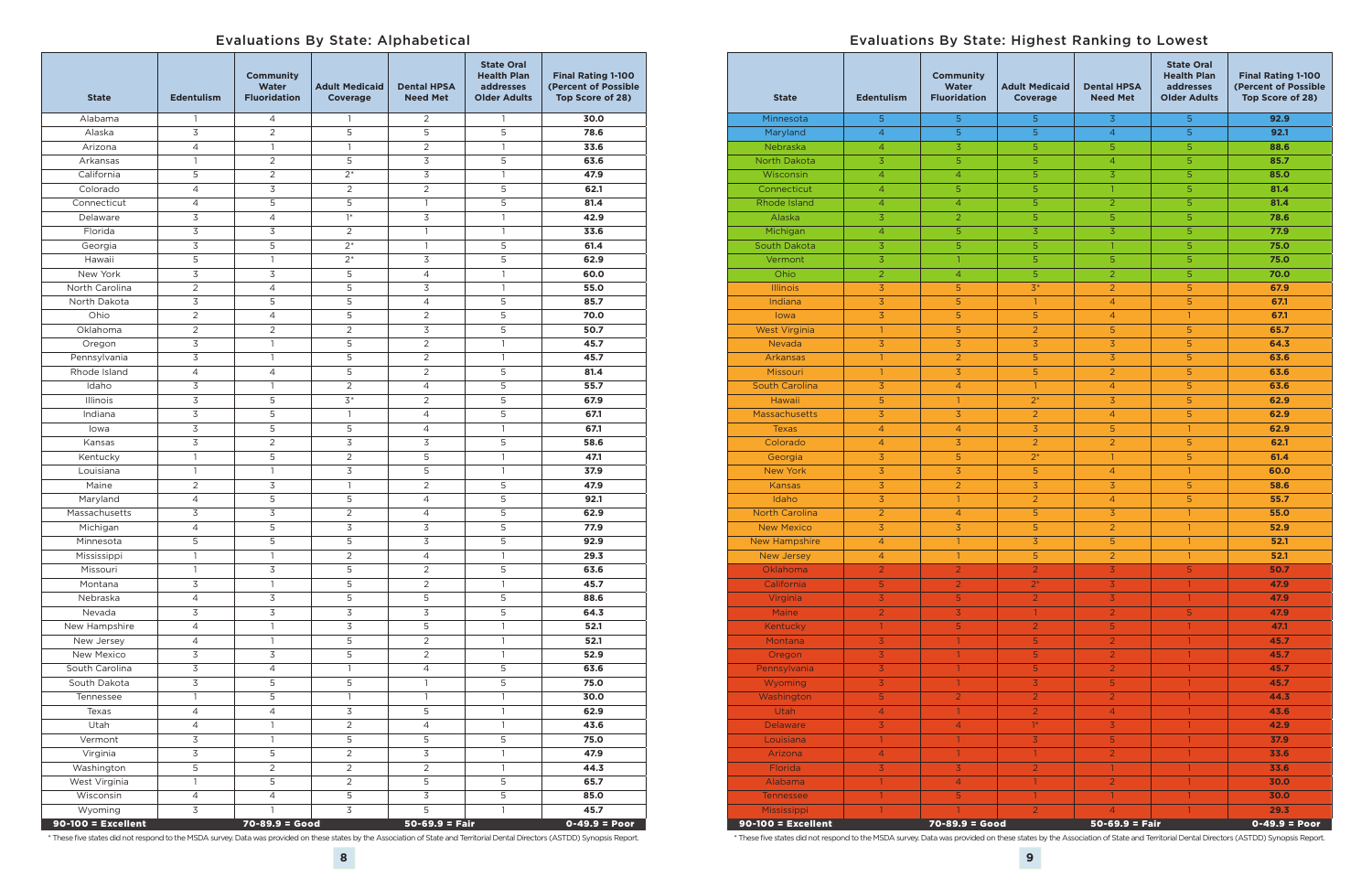This report evaluates older adult oral health based on state criteria; yet the data is implicitly related to national oral healthcare policy for older adults, particularly the absence of dental benefits in Medicare. There has been a dearth of legislation since 2003, when *A State of Decay* Volume I was published in support of a hearing convened by Sen. John Breaux (D-LA, former) regarding the oral health crisis among older adults. In recent years, three bills of note have been introduced that bring attention to the needs of the frail elderly as well as the broader cohort of older adults in need of access to oral healthcare services.

This report recognizes the efforts made by some legislators to address the dental care crisis through the Special Care Dentistry Act of 2011; the Comprehensive Dental Reform Act of 2012; and the Comprehensive Dental Reform Act of 2013. These three acts contain objectives that address vulnerable populations by increasing access to oral healthcare, and they provide a critical backdrop and support for continuing the conversation around the question posed: "Are Americans coming of age without oral healthcare?"

# **of 2012 and 2013**

In June 2012 Senator Bernie Sanders (I-VT) introduced the Comprehensive Dental Reform Act of 2012 (S.3272). This bill aimed to improve access to oral healthcare for underserved populations and is arguably the most comprehensive dental

care legislation in American history. The bill covered five components aimed at ending the oral health crisis in America: expanding coverage, creating new access points, enhancing the workforce, improving education, and funding new research. This bill extends comprehensive dental health insurance to millions of Americans who do not have coverage today, including to all Medicare, Medicaid, and VA beneficiaries, and it would greatly improve access to oral healthcare for older adults. The bill was also introduced in the House (H.R. 5909) by Representative Elijah E. Cummings (D-MD) and seven cosponsors.24

**Comprehensive Dental Reform Act**  bill, funding for the coordination of The Comprehensive Dental Reform Act was reintroduced in the U.S. Senate in September 2013 by Senators Bernie Sanders (I-VT) and Brian Schatz (D-HI). A companion bill was again introduced in the U.S. House of Representatives (H.R. 3120) by Representatives Elijah E. Cummings (D-MD) and Janice D. Schakowsky (D-IL). Key changes to the 2013 bill include the addition of oral health services as an essential health benefit for adults under the ACA and the removal of the pro bono dental services provision. Due to various coverage expansions included in the pro bono dental services would not be necessary.25

> Special Care Dentistry Act of 2011 Representatives Eliot L. Engel (D-NY) and Jan Schakowsky (D-IL) introduced the Special Care Dentistry Act of 2011, also known as HR1606, on April 15, 2011. Eight additional

democrats were co-sponsors of this bill. HR1606 seeks "to amend title XIX of the Social Security Act to require States to provide oral health services to aged, blind, or disabled individuals under the Medicaid Program". This would have extended mandatory dental services to 8.8 million or 24 percent of adults ages 65 and older, as well as 8.5 million non-elderly disabled adults. The proposed financing was 100 percent Federal Matching Assistance Percentage, meaning the federal government would be covering 100 percent of the cost, with an estimated cost of \$500 million. This bill, however, was not sent to the House or Senate, nor was it reintroduced.26 27 28

The process of analyzing state-level data on five variables across 50 states brought to light some limitations of the study.

Information surrounding Medicaid reimbursements shifts and evolves frequently. We relied on the MSDA and ASTDD reported state policies as of 2011 and 2013, respectively. However, states are continuing to consider the expansion of Medicaid to include a range of adult dental benefits as of 2014.

> Smiles for Life<sup>31</sup> is one of the nation's comprehensive oral health curricula. Now in its third edition, the Society of Teachers of Family Medicine Group on Oral Health designed the curriculum to enhance the role of primary care clinicians in the promotion of oral health for

Another limitation of the study is how Dental HPSAs are defined. The key factor used to determine a Dental HPSA designation is the rate of dental professionals to the population, which does not include oral healthcare services provided in prisons, or Native American Reservations, or through FQHCs."

## PUBLIC POLICY

#### **Create Payment Options for Older Adult Dental Care**

Advocating for adult benefits in Medicaid needs to be a strategic imperative for states currently providing limited or no coverage for older Americans. It is a responsibility of the world's wealthiest nation to provide for the most economically vulnerable Americans. However, the "silver tsunami" representing the growing wave of aging baby boomers points to the need for a broader solution. Dental services must be defined as an essential health benefit in the ACA. And, most critically, mouth health and the abatement of dental disease need to be prioritized along with other chronic medical conditions and included in Medicare.

#### **Mitigate Dental Provider Shortages by Improving the Primary Healthcare Workforce**

The growing need for oral healthcare services for older adults must not be answered in the nation's emergency rooms. There is an opportunity to meet the demand Include Robust Strategies to Imfor age and culturally competent, patient-centered care by supporting the development, testing, and utilization of alternative workforce models. This may mean mainstreaming the role of Expanded Function Dental Assistants who have worked in the military and Indian Health Service for over four decades; further developing the Community Dental Health Coordinator29 model; and supporting

demonstration projects for role expansion of hygienists and dental therapists.30 Eliminating disparities among older adults necessitates identifying, training, and utilizing a new culturally competent oral health workforce.

#### **Expand Water Fluoridation to All Communities at CDC-recommended Levels**

Community water fluoridation homes. (CWF) is a safe, beneficial, evidence-based, and cost-effective public health measure for preventing dental caries. Because it is administered at the community level rather than through payments directly by individuals, CWF has the potential to reduce disparities by narrowing the gap regarding preventive solutions. And, because prevention is important at every stage of life, communities with fluoridated water should sustain the practice, and those without should advocate for activation of one of the nation's longest-standing public health best practices.

# **prove Older Adult Oral Healthcare in State Plans**

motion and disease prevention in states. Therefore, states need a strategic, and ideally, a legal mandate for providing oral healthcare for older adults to ensure that broader and more equitable payment systems are created and applied. Strategies need to address the oral health of older Americans living in their own homes and in a growing variety of assisted living, skilled nursing, and long-term care

#### **Educate Older Adults, Care Advisors and Caring Institutions to Improve the Mouth Health of Older Adults**

The existence of a State Oral Health Plan (SOHP) and the inclusion of strategies focused on older adults does not guarantee access to and utilization of the nation's oral healthcare delivery system. However, SOHPs are a factor closely related to the level of infrastructure for oral health pro-all age groups. In a 2011 environ-

A robust public health infrastructure, efficacious policies, and compassionate and cost-effective healthcare delivery systems cannot improve the oral health status of older Americans if seniors, their care advisors, and institutional caregivers are not educated. This report recommends collaboration among states, which have developed effective public-facing curricula and campaigns for improving older adult health, to share their findings and contribute to achieving the "Triple Aim."

## RECOMMENDATIONS

## LIMITATIONS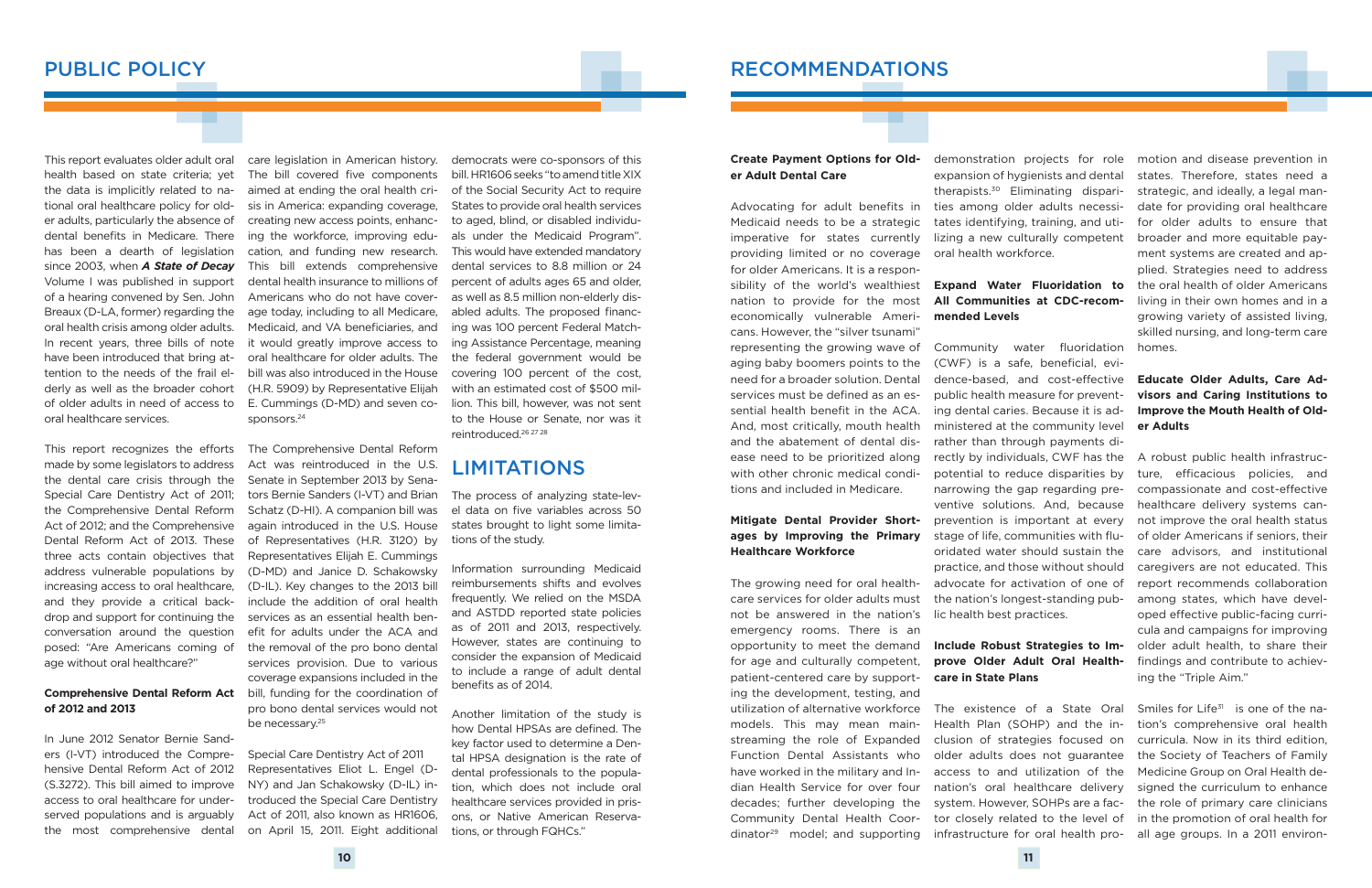found inadequate online consumer resources focused on the oral health of older adults. In response readers can learn why it's so imto the need for reliable, readily available, cost-effective, and di-as they age. Included is an interachas created a web portal, www. dental, caregiving, financial, transtoothwisdom.org, a user-friendly portation, and other information online tool that connects older that address barriers to accessadults and their caregivers with ing care. Educational resources local resources.

mental scan, Oral Health America<sup>32</sup> This website offers reliable oral be accessible to older adults at gestible oral health resources for tive state-by-state map that links gram materials for professional older adults, Oral Health America to local care resources, including care providers. care information from oral health experts across the country, so portant to care for their mouths are written in plain language to

<sup>16</sup> Institute for Healthcare Improvement (IHI), "The Triple Aim Initiative." http://www.ihi.org/offerings/Initiatives/TripleAim/Pages/default.aspx <sup>17</sup> Kaiser Family Foundation 2013. Dental Care Health Professional Shortage Areas (HPSAs) http://kff.org/other/state-indicator/dental-care-health-professional-shortage-areas-hpsas 18 MMWR August 26, 2005, 54(03); 1-44

<sup>20</sup> Nowjack-Raymer, R.E. Sheiham, A. (2003) Association of Edentulism and Diet and Nutrition in US Adults. Retrieved from: http://jdr.sagepub.com/content/82/2/123.abstract

all literacy levels. The website, toothwisdom.org, also offers information and tools for health professionals, links to peer-reviewed journal articles, videos, and pro-



<sup>1</sup> Consumer Survey, National Association of Dental Plans. 2012.

<sup>21</sup> Children's Dental Health Project. "State Oral Health Plans & Older Americans: A Summary Analysis". (2013). Washington, D.C. <sup>22</sup> Centers for Disease Control and Prevention. 2010. 2010 Water Fluoridation Statistics. Retrieved from: http://www.cdc.gov/fluoridation/statistics/2010stats.htm <sup>23</sup> Health Resources and Services Administration. 2013. Health Professional Shortage Areas. Available from: http://bhpr.hrsa.gov/shortage/hpsas/



30 W.K. Kellogg Foundation. What We Support: Dental Therapy. http://www.wkkf.org/what-we-support/healthy-kids/dental-therapy.aspx <sup>31</sup> Smiles For Life Curriculum.

19 http://www.cdc.gov/fluoridation/benefits/index.htm

24 S.1522 (113th): Comprehensive Dental Reform Act of 2013 25 S. 3272 (112th): Comprehensive Dental Reform Act of 2012 26 H.R. 1606 (112th): Special Care Dentistry Act of 2011 27 Kaiser Family Foundation, February 2010 Brief

10 Kiyak, H. Asuman & Reichmuth, M. (2005, September 1). Barriers to and Enablers of Older Adults' Use of Dental Services. Journal of Dental Education, 69(9). Retrieved from:

28 Smith, B. "Special Care Dentistry" presentation. 2011.

<sup>12</sup> R.J. Manski & E. Brown. (2007). MEPS Chartbook No. 17: Dental Use, Expenses, Private Dental Coverage, and Changes, 1996 and 2004. Retrieved from:

29 American Dental Association: Community Dental Health Workers. http://www.ada.org/cdhc.aspx

http://elearning.talariainc.com/buildcontent.aspx?tut=555&pagekey=62948&cbreceipt=0 32 Environmental Scan, presented to the Eldercare Committee of the American Dental Association. August, 2011.

2 Oral Health America, Harris Interactive public opinion survey. 2013.

<sup>3</sup> Administration on Aging. (2013). Aging Statistics. Retrieved from

http://www.aoa.gov/Aging\_Statistics/

4 U.S. Department of Health and Human Services. (2000). Oral Health in America: A Report of the Surgeon General. Retrieved from: http://silk.nih.gov/public/hck1ocv.@www.surgeon.fullrpt.pdf

5 Borrel, L.N., Burt, B.A., & Taylor, G.W. (2005, October). Prevalence and Trends in Periodontitis in the USA: from the NHANES III to the NHANES, 1988 to 2000. Journal of Dental Research,84(10). Retrieved from:

#### http://jdr.sagepub.com/content/84/10/924.abstract

6 Dolan, T. A., Atchison, K., & Huynh, T. N. (2005). Access to Dental Care Among Older Adults in the United States. Journal of Dental Education, 69(9), 961-974. Retrieved from:

http://www.jdentaled.org/content/69/9/961.long

7 Ira B. Lamster, DDS, MMSc, Evanthia Lalla, DDS, MS, Wenche S. Borgnakke, DDS, PhD and George W. Taylor, DMD, DrPH. (2008). The relationship between oral health and diabets mellitus. Journal of the American Dental Assocation.

8 Fox, Philip C. (2008). Xerostomia: Recognition and Management. Retrieved from:

http://www.colgateprofessional.com.hk/LeadershipHK/ProfessionalEducation/Articles/Resources/profed\_art\_access-supplement-2008-xerostimia.pdf

9 Allareddy, V., Rampa, S., Lee, M.,Allareddy, V., and Nalliah, R. (2014, April). The Journal of the American Dental Association 145, 331- 337. Hospital-based emergency department visits involving dental conditions profile and predictors of poor outcomes and resource utilization.

#### http://www.jdentaled.org/content/69/9/975.full.pdf+html

<sup>11</sup> Oral Health America, Harris Interactive public opinion survey. 2013.

http://meps.ahrq.gov/data\_files/publications/cb17/cb17.pdf

<sup>13</sup> Dental services by source of payment, 2002 (CMS, August 2004)

14 Fang, H., Keane, M., & Silverman, D. (2006). Sources of Advantageous Selection: Evidence from the Medigap Insurance Market. Retrieved from:

http://www.nber.org/papers/w12289.pdf?new\_window=1

15 Rosenbaum, S. & Shin, P. (2006, March). Health Centers Reauthorization: An Overview of Achievements and Challenges. Retrieved from: http://www.kff.org/uninsured/upload/7471.pdf

http://www.jdentaled.org/content/69/9/1022.full